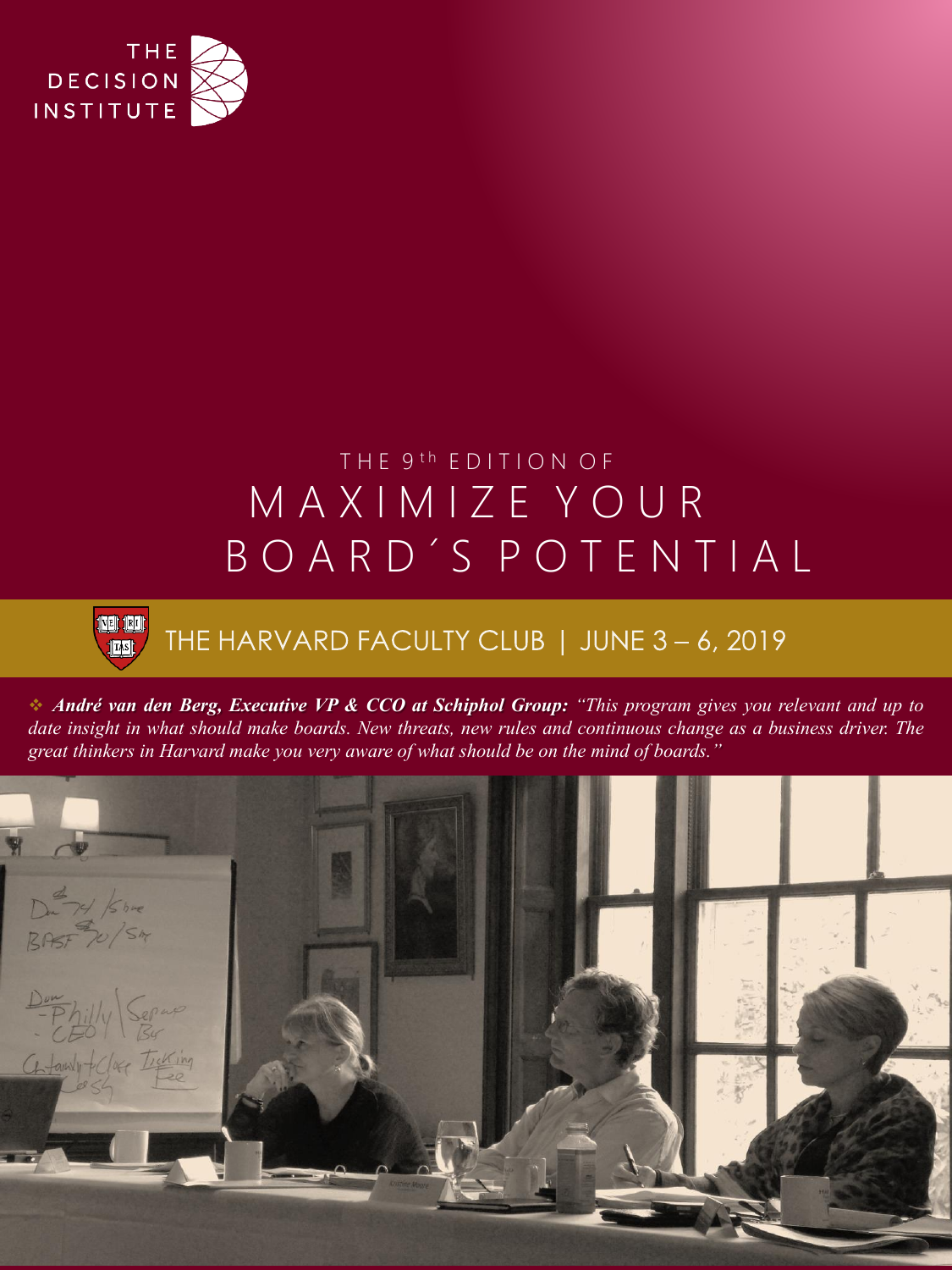

## THE GOLDEN STANDARD EXECUTIVE PROGRAM ON CORPORATE GOVERNANCE

Is gaining a deeper understanding of the role, tasks and responsibilities of the board one of your main goals?

Join us to update your knowledge of the complex world that board members face in 2019 and the future.



### INSIGHTS FROM THE US BY LEADING FACULTY

❖ What are the global oversight challenges boards worldwide face in disruptive times?

❖ What should be on the board's agenda from 2019 onwards for creating shared future value and CSR?

- ❖ The latest and best cases and insights, shared by leading faculty at the Harvard Faculty Club.
- ❖ High quality peer group and peer-to-peer didactics.
- $\div$  How to deal with board dynamics 2.0

❖ How do boards deal with innovation, global ventures and agility?

## THE HARVARD CASE METHOD – REAL LIFE SITUATIONS

The curriculum is based on learning by the Harvard Case Method, group work and personal reflection sessions. Sample cases include: Tesla, Imtech, IBM, Walmart, Goldman Sachs, New Century Financial, Vodafone, Dow and Rohm&Haas, Yahoo!, Hewlett-Packard, and more.

❖ *Niels van Namen, Vice President, UPS Healthcare Europe: "Maximize Your Board's Potential provides fantastic insights in boards, board challenges and your own potential in its landscape. Very interesting under Fred's leadership and an inspiring group."*

❖ *Emma FitzGerald, Managing Director Wholesale at Severn Trent Water: "The Harvard case-based teachings by excellent professors enhance analytical thinking, reflective judgment and participation skills and realize a clear understanding of board dynamics."*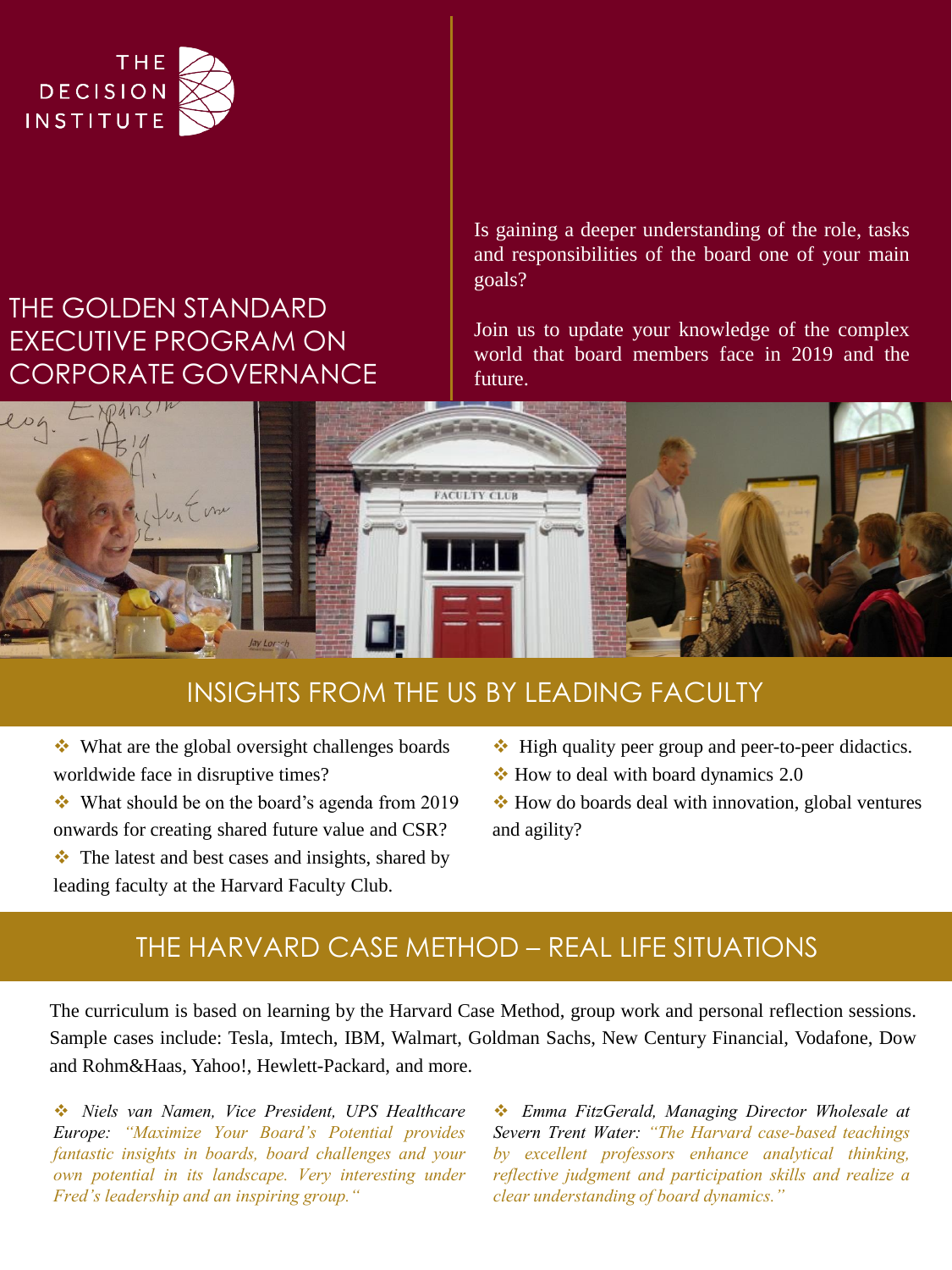

#### Together with more than six thought leaders, program director prof. dr. Fred van Eenennaam designed the renewed '*Maximize Your Board's Potential*' to help board members harness themselves while heading towards future challenges. Also appearing in our program:

- ❖ Jay Lorsch (Harvard Business School)
- ❖ Guhan Subramanian (Harvard Law School)
- ❖ John Coates (Harvard Law School)
- ❖ William Kerr (Harvard Business School)
- ❖ Dean Krehmeyer (University of Virginia, Darden School of Business)
- ❖ Paul Healy (Harvard Business School)

The program, including its faculty and speakers, is subject to change.

❖ *Pim Lubbers, Non Executive Rabobank Zuid-Holland Midden: "Maximize Your Board's Potential is an intensive and attractive program. The setting at Harvard is professional and challenges you to be part of a board and participate actively in difficult cases."*

## Program Director



Prof. dr. Fred van Eenennaam is academic director of 'Maximize Your Board's Potential'. He developed several leading programs in The Netherlands, such as the New CFO program, Nyenrode Commissioners Cycle, IESE board program and more. He conducts many board evaluations, in-board training, he writes cases and has been working with Harvard professors since 2001.He is member of the Microeconomics of Competitiveness Initiative at Harvard Business School and Prof. M.E. Porter, Ph.D. added him to his HBS Hall of Fame in 2012. He fulfills several executive board positions and has a family business background.

The first five editions of Maximize Your Board's Potential were co-created with Rodria Laline. She was also the co-host and co-academic director. In 2016, Ms. Laline decided to step down allowing Prof. van Eenennaam to take over full responsibility of the program.

| <b>Boards and their</b><br><b>Global Challenges</b>                              | <b>Board Dynamics and</b><br><b>Shared Value</b><br><b>Creation</b>                                            | <b>Board Dynamics and</b><br><b>Moments of Truth</b>                                                                 | <b>Boards and</b><br><b>New Capitalism</b>                                                                        |
|----------------------------------------------------------------------------------|----------------------------------------------------------------------------------------------------------------|----------------------------------------------------------------------------------------------------------------------|-------------------------------------------------------------------------------------------------------------------|
| <b>US</b> governance in<br>comparison to world-<br>wide governance system.       | <b>Financial sector &amp; the</b><br>board. Risk management<br>beyond financial risk.                          | <b>Structuring boards:</b><br>The role and function of<br>the board.                                                 | <b>New ways of working:</b><br><b>Dynamic companies &amp;</b><br>global partnerships.                             |
| Dealing with innovation,<br>disruption, global<br>ventures and agility           | <b>Business and Society:</b><br>evolution of the C-Suite.<br><b>Shareholders, directors</b><br>and executives. | The evolving roles of<br>legal councils, audit<br>committee and other<br>special committees<br><b>Functional and</b> | <b>Strategy and risk</b><br>oversight in changing<br>times: The working of<br>boards in disruptive<br>situations. |
| <b>Corporate Governance</b><br>2.0, the next steps on<br>governance in the fore- | How to deal with board<br>dynamics                                                                             | dysfunctional boards.<br><b>Board dynamics.</b>                                                                      |                                                                                                                   |
| seeable future.                                                                  |                                                                                                                | <b>Transparency, reporting</b><br>and financial disclosure.<br><b>Friendly and hostile</b><br>take- overs            |                                                                                                                   |

## THEMES IN OUR EXECUTIVE PROGRAM

THOUGHT LEADERS

on key challenges board members face now and in the near future